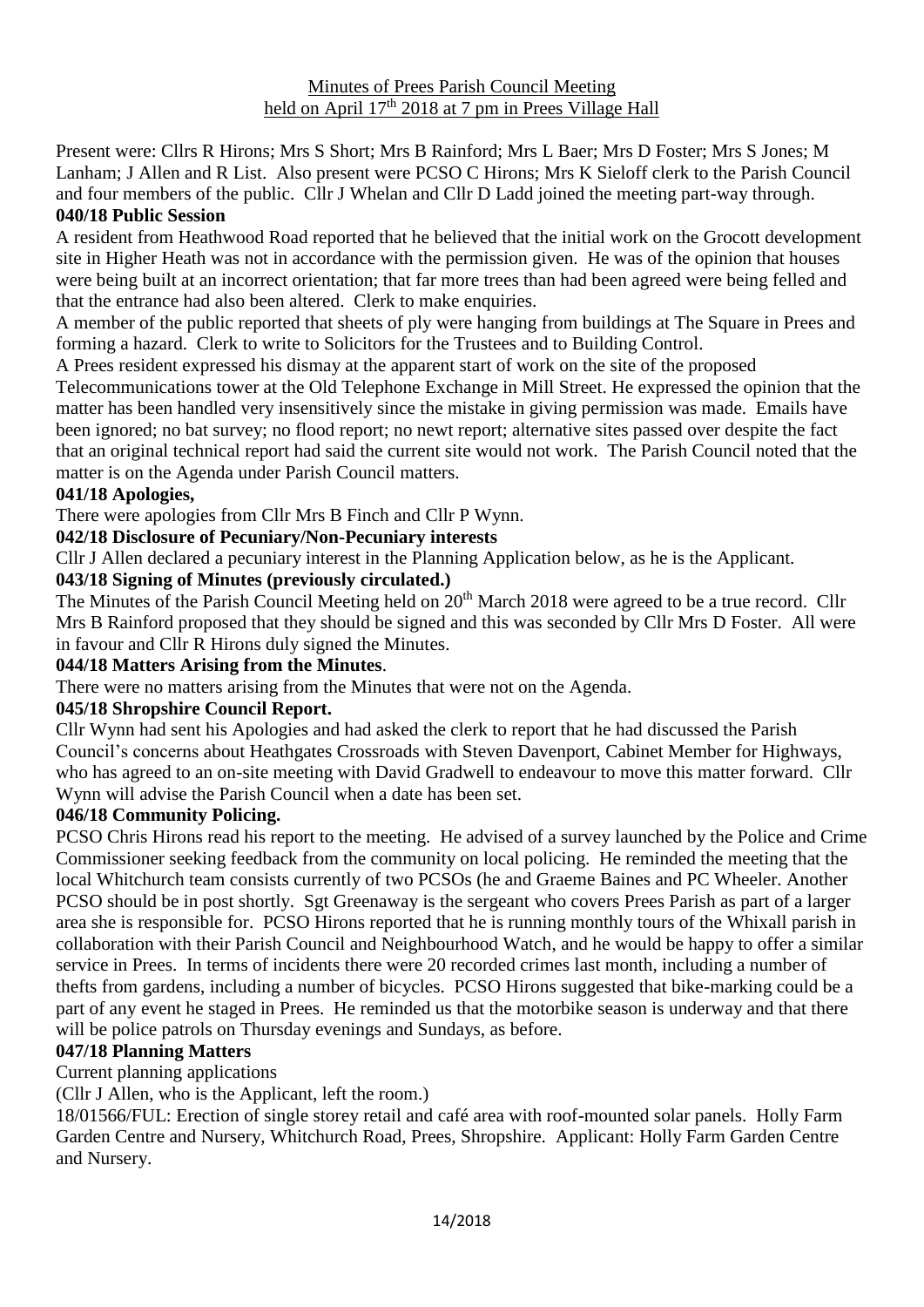The Parish Council saw no reason to object to this Application and therefore resolved that support for it should be registered. Proposed by Cllr R List and seconded by Cllr M Lanham. All were in favour. (Cllr Allen returned to the room.)

# **Planning decisions received from Shropshire Council**:

- 18/00691/LBC Repairs to timber frame and floor following flood damage affecting a Grade II listed building. Edenhurst, 15 Moreton Street, Prees, Whitchurch, Shropshire SY13 2EG. Decision: grant permission.
- 18/00051/OHL Erection of 11KV overhead line supported by wooden poles. Land at Fernyleas, Station Road, Prees, Whitchurch, Shropshire SY13 2DW. Decision: No Objection OHL/Circular Notification.
- 17/05425/FUL Conversion of redundant church into residential dwelling; alterations to access with off-road parking and associated works. United Reform Church, Mill Street, Prees, Whitchurch, Shropshire SY13 2DL. Decision: grant permission.

# **048/18 Parish Matters**

**Five Local Road Safety Priorities**. The Parish Council discussed what it believes to be the five road safety priorities in our parish. The clerk was asked to submit the list to Shropshire Council in the hope that some preventative or remedial action will be taken. The priorities agreed on were: Heathgates Crossroads (very unsafe 'hidden' junction); the stretch of the B5065 joining Lower Heath School and Mick's Mill (speeding vehicles); Station Road in Prees (unsafe for pedestrians); Whitchurch Road/Shrewsbury Street/Shrewsbury Rd (speeding vehicles through centre of village); Manor House Lane (constant use by heavy vehicles.) Clerk to draft initial letter and pass to Chairman.

**Continuing concerns about safety at Heathgates Crossroads**. A response was received from David Gradwell on 27<sup>th</sup> March advising that decisions about which schemes submitted under SC's Road Safety Policy process had been successful in securing funding from the Capital Works Programme for the new financial year were still awaited.

**Continuing concerns about speeding traffic on A49 and B5065 at Prees Green.** No proper response yet received from the Safer Roads Partnership. Clerk to follow up.

**Consideration of Traffic Speed Monitors.** Clerk to enquire of other local parishes of their experiences using this equipment.

**Continued concerns about dilapidated state of Croydon House, Shrewsbury Street**. Clerk reported that Alastair Dunning from Building Control is due to visit the site imminently.

**'Missing' streetlamps in Mill Street**. Clerk reported she is experiencing difficulty getting to the bottom of this mystery. Councillors suggested she consult the previous clerk and also Google Earth.

**Continued concerns about dilapidated state of house near corner of Turnpike Rise, Shrewsbury St**. Clerk reported that she has been in contact with Building Control about the open access to the staircase in this property. She has been advised to contact Environmental Health about this matter.

**Update on erection of Mobile Phone Tower in Mill St.** Clerk was asked to write to Shropshire Council Planning detailing continuing concerns about the lack of serious consideration of alternative sites for the tower.

**Damage to streetlamp in Station Road, Prees**. Clerk reported that Jones Lighting the streetlamp maintenance company had advised her that a streetlamp column in Station Road had been found to be live. It had subsequently been made safe. In the opinion of Jones Lighting, recent work to a BT column nearby could have caused the problem. Clerk to investigate.

**Reported hedging/tree removal along A49**. Cllr Mrs B Finch, who had been down to lead this item, was unable to be present, so this item was carried forward.

# **049/18 Parish Council Matters**

**Road Safety Poster competition**. Cllr R Hirons reported that he is in communication with PCSO Hirons about plans for the competition and will report further at the next meeting.

**Boundary at rear of Prees playground**. Cllr M Lanham that a sturdy, well-made and attractive closeboard fence has been erected by the resident at 4 Harvern Gardens and this will effectively prevent foot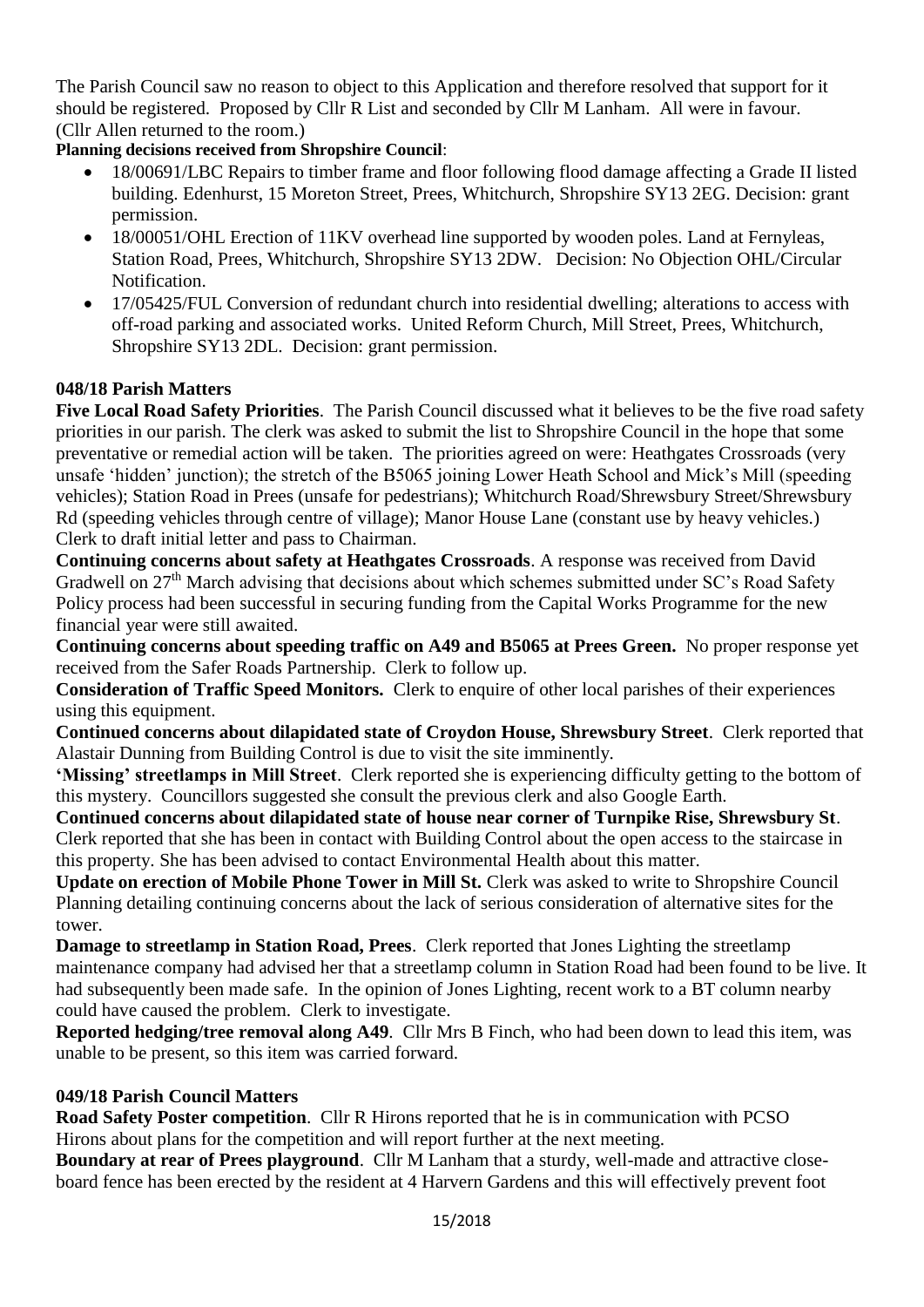traffic passing through that garden and into the playground. Clerk to write a letter of thanks to the resident. The boundary at 3 Harvern Gardens is currently an insubstantial bamboo barrier: it is hoped that the owner there will soon be able to complete his plans for the robust boundary that he outlined to the clerk earlier in the year.

**Influencing development through community-led planning**. Cllr R Hirons reported back from a meeting he and the clerk attended at Shirehall with Eddie West and Belinda Doolan and a representative from the Affordable Housing team. The focus of the meeting had been the launch of a new web-site to record perceptions of local housing needs: one launch event is due to take place in Prees.

At the meeting, Eddie West had suggested that a Community plan could focus narrowly on housing need; he had warned against taking on onerous responsibilities for wider planning matters and had stressed the value of getting the local community involved and heard. He had acknowledged that the sites identified for development at Shrewsbury Street and Moreton Street had proved unfruitful so far.

Cllr Hirons remarked that the concept of Affordable Housing as SC uses it, seems to be an extremely complicated one and he suggested a further meeting of Councillors to unpick the complexities further. Clerk to book Village Hall for a Tuesday evening.

**Should Prees Parish Council have a Facebook page?** Cllr D Ladd suggested that this would be a simple and effective way of connecting with parishioners, especially the younger ones. Cllr Ladd will investigate and bring more information to the next meeting. Clerk to ask SALC if there are guidelines for the use of social data and also to ask local clerks of their experiences with Facebook, if any.

**Review of Parish Council documents in preparation for Annual Parish Council Meeting**. Cllrs present expressed themselves satisfied that the documents allocated to them for review seemed acceptable: up to date and relevant.

**Battles Over Centenary celebrations November 2018.** Cllr J Whelan advised that the Cricket and Recreation Club would be happy to provide the venue. He reported that he is obtaining costings for the manufacture of the brazier. He will circulate the specification to all councillors in case any one of them knows someone who could provide a quote.

**Possible re-siting of the bench by Meres and Mosses flats in Shrewsbury St**. As the re-siting of the bench would involve considerable expense and as there is no current evidence of continuing damage to the area around the bench, the clerk was asked to write to Meres and Mosses and suggest that the situation is just kept under review for the time being.

**West Mercia PCC Survey for Town and Parish councils**. It was agreed that it would be best if interested councillors completed the survey individually.

Consideration of further funding from Awards for All? Item carried forward to next meeting.

**Helicopter Noise Liaison Group.** Report from meeting attended on 20<sup>th</sup> March 2018 by Cllr Mrs S Short. Cllr Short reported that the meeting, chaired by Simon Jones as the Station Commander was away, began with a 'pre-Royal' tour of the new facilities. Sight was had of the new Juno and Jupiter type helicopters which have been brought in for training purposes. Complete changeover to use of these machines will have happened by April. The very interesting tour continued around the new training block with its new classrooms and new simulators.

Complaints received by Shawbury over the last year stand at 184, which is a reduction on the previous year. In 2018 so far there have been 15 complaints, and none received by Shropshire Council. The next meeting will be held on 2 October 2018.

Cllr Hirons thanked Cllr Short for attending the meeting and reporting back.

#### 050/18 **Accounts for Payment**

Accounts for Payment: April 17<sup>th</sup> 2018

| Mrs K Sieloff: clerk's salary April 2018                             | £421.89 |
|----------------------------------------------------------------------|---------|
| HMRC PAYE payment April 2018                                         | £3.60   |
| Clerk's expenses detailed below                                      | £39.78  |
| Scottish Power: Electricity charges- street lighting 28.2.18-31.3.18 | £159.20 |